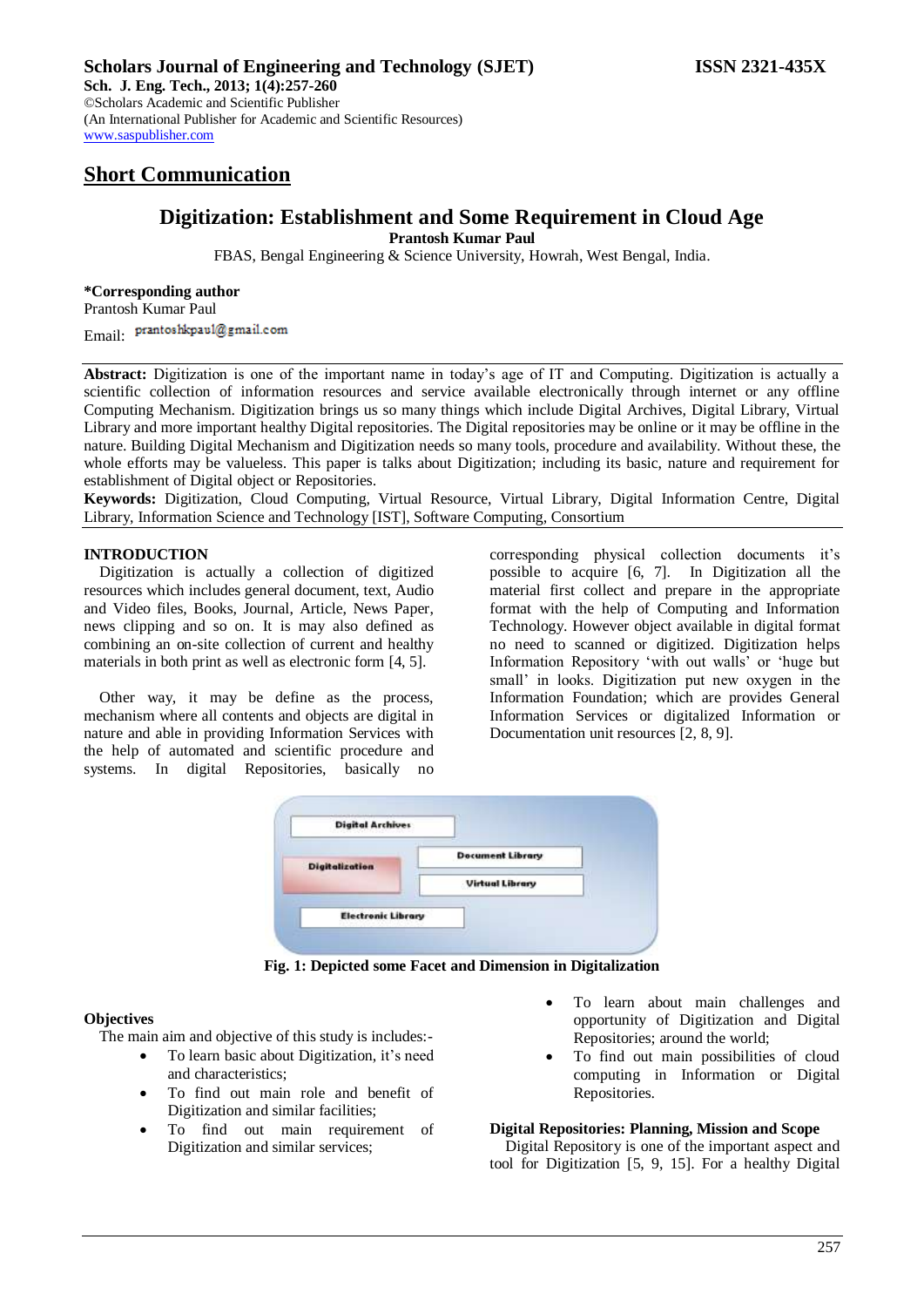Repository building several things are essential which includes:

- First of all it is essential to establish a clearly defined goal or aim; for which it is going to established. Who will be the user and stakeholders and so on. Thus like any other project Building Digital Repositories needs healthy and sophisticated planning including mission, scope, potentiality and so on [10].
- Scope and periphery is another important matter to establish in Digitization project. It is essential that, there should be a clearly defined subject and discipline of the DR or if it is for the official purposes, then, what are services to be offered. Some other things are also essential to take care such as – The Digital Repositories is totally new or existing with new services, who will be the stakeholders and so on [3,13].



**Fig. 2: Showing way of Digital Information Infrastructure building**

- Service scope is another important issue for Digitization or Digital Repositories. Digital Repositories are able providing so many services such as – Internet, Websites services, E-Books, E-journal, Edocuments, E-learning facilities, Information Services, CDROM or Recording service to the users for borrowing/lending, Time and Services and so on.
- User and stakeholders is another important thing for establishment of Digital Repositories and Digital Mechanism. It is essential to see about its user's; which includes in-house or external, off campus or on campus and so on. Though establishment of Digital Repositories some other stakeholders are also essential which includes – Authorities, Administration and Administrator, Faculty and Digital Repositories building expert and so on.
- Technologies are another important issue, which is essential to take care. The Technologies such as – software, hardware and application packages. It is essential to see that, what should be opt? Open source or close source software, free or commercial software or which one. It is also essential that, proper and up to date technologies should be provide;
- Tenure of the project is essential, starting of the project it is essential to fix a particular duration of the project. To

complete the project within specified time before system analysis and system design are very much essential. To keep all in time extra and value added serve or facilities may be adopt;

- Collection of IT Information infrastructure a Digital Repositories building depends on some of the thing which includes computers and there are variety of computers are there with several platform and facilities, Building Digital Repositories also needs so many software which including operating systems [Windows/ Linux/ Unix/ Solaris] Application software for Digitalization, Multimedia packages such as – Photoshop, PageMaker, Corel Draw, Maya, 3D and so on. Particularly for Multimedia Information Systems building these softwares are needed [5, 6].
- Content and its availability is another important tools and material which is essential to build any kind of Digitalization project. Digitization including new Resources and old resources. For new resource it is essential to sure that, there is no copyright related matter problem and for old resource, digitalized healthy and sophisticated scientific scanning is essential. Thus to digitalized content it is essential to check out about copyright related matter and get acknowledgement from the authors/publishers[7, 8];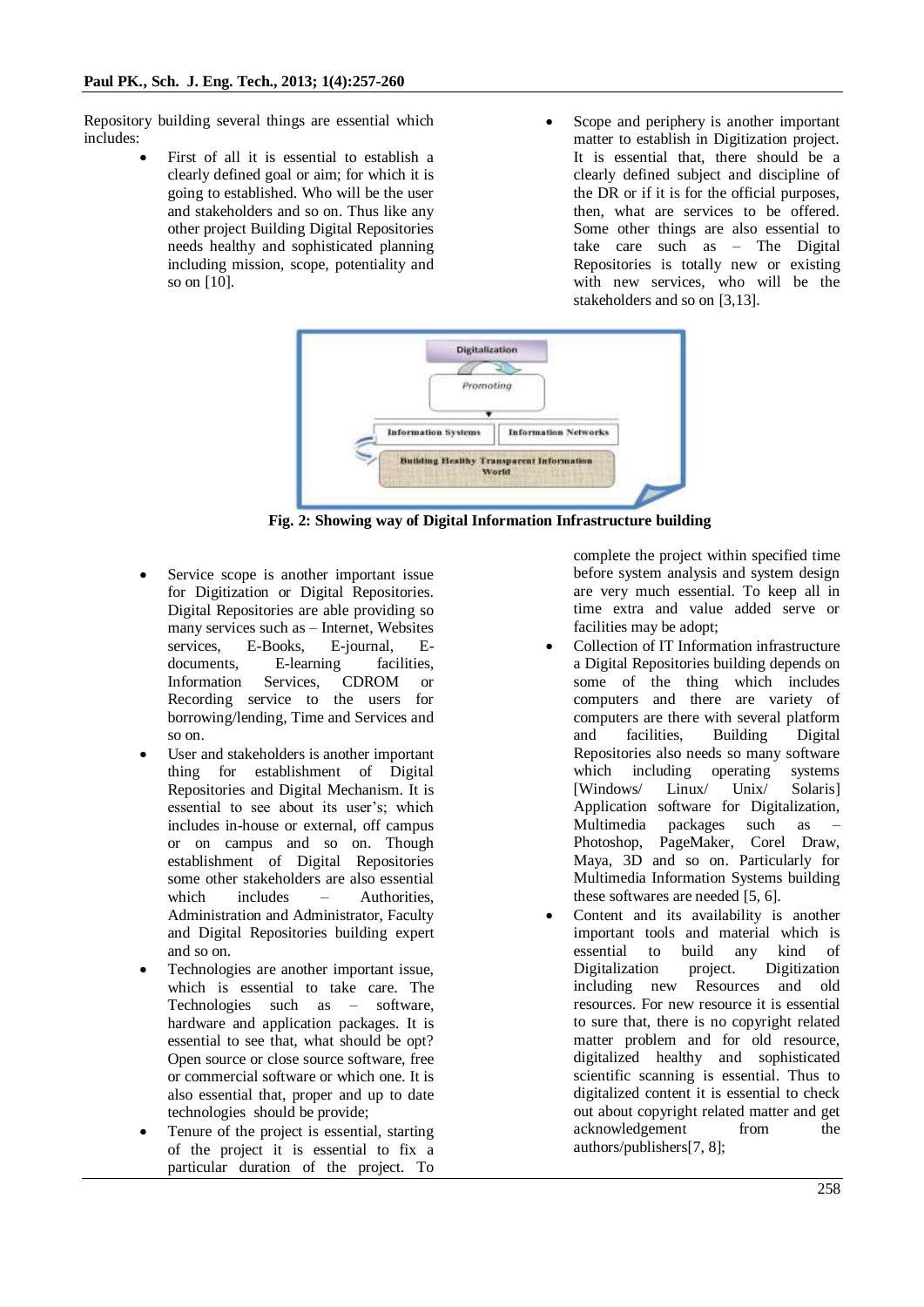

**Fig. 3: Depicted core challenges and issues of Digital Repositories at a glance**

- Human Resource is another matter to established Digital Repositories, healthy and sound knowledge about Digitalization is very much essential among the staff. Modern skill and technologies are very much needed building healthy Digitalization in among the staff;
- Interdisciplinary Knowledge is also essential in staff or human Resources. They should know the aspects of Information and Knowledge; its nature and types, value and related matters including Technologies. knowing Cognitive Science and Psychology is also essential to build user profile and user expectation based content collection[04, 09];
- Funding is another, most important and values name to build Digital Repositories, Technologies including several Hardware, Software tools, application packages, human Resource and their pay, physical infrastructure, communication funding and

so many other financial ability much crucial[10, 12].

#### **Cloud based Digital Repositories: Prospects and Problems**

Cloud Computing is one of the value term in the field of Computer Science and Information Science and Technology [IST]. Cloud Computing is actually a mechanism or procedure or systems responsible for virtualization; which includes hardware, software, Application, Packages and so on. Cloud Computing not a tool or Devices it is actually a service which is offered to the IT infrastructure facilities to a remote place through the dedicated communication systems. And internet play an important role to offer such hardware and software services.

As building Digital Repositories and similar foundation establishment needs several Information Technology and Computing Infrastructure; thus with the help of Cloud Computing it is possible to avail such many ways, saves, time to established physical Infrastructure, save money to establish IT infrastructure of their own  $[06, 12]$ .



**Fig. 4: Depicted way to build Information Networks**

Apart from these, cloud computing may also serve in some other places in Digital Repositories, it allows only time and any where services thus, Digital Repositories Agency may use it as per conveyance[12, 13]. Apart from these, it provide demand based service, which allows Digital Repositories Agency to choose the service which is essential and Pay for that particular service. Though cloud Computing in Digital Repositories may face some problems which includeshealthy and sophisticated broadband services,

interrupted connection, may not available in all the places.

#### **Findings**

- Digitization is helps in build Digital Repositories, Digital Archives, Digital Library, Information Systems and so on.
- With out all pre-requisite and requirement a sophisticated Digital Repositories building establishment is very;